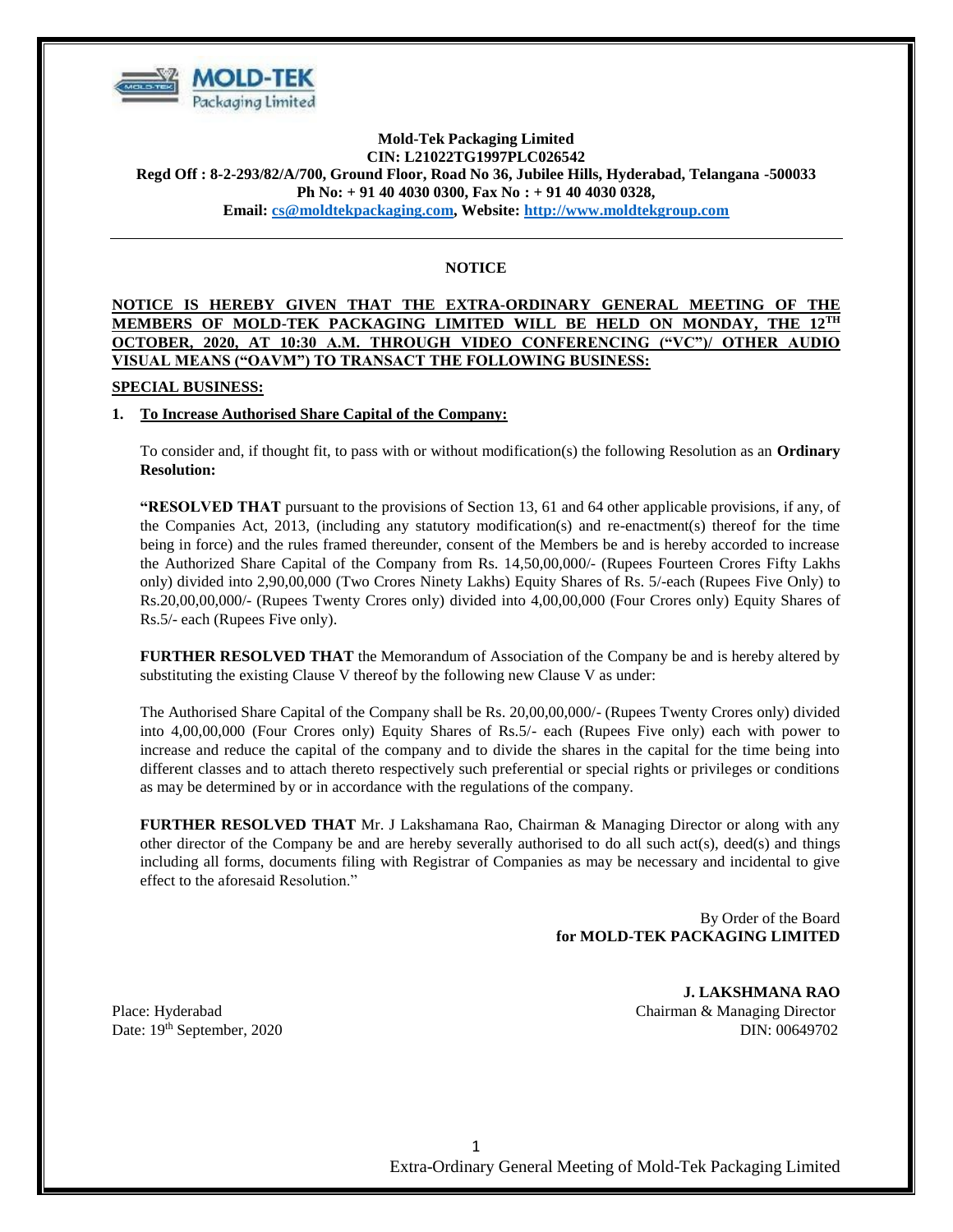

**Explanatory Statement pursuant to Section 102 of the Companies Act, 2013**

**Item no. 1:** 

#### **To Increase Authorised Share Capital of the Company:**

In order to raise funds for its long term expansion plans, the Company may have to issue shares through private placements, preferential issue or rights issue. The existing authorised capital of the Company is Rs. 14,50,00,000/- (Rupees Fourteen Crores Fifty Lakhs only) divided into 2,90,00,000 (Two Crores Ninety Lakhs) Equity Shares.

It is therefore proposed to increase the Authorised Capital to Rs.20,00,00,000/- (Rupees Twenty Crores only) divided into 4,00,00,000 (Four Crores only) Equity Shares of Rs.5/- each (Rupees Five only). Consequently, Clause V of the Memorandum of Association of the Company is proposed to be altered.

The proposed increase in Authorised Capital and alteration of Clause V of the Memorandum of Association requires the approval of members by way of Ordinary Resolution

The Board recommends the Resolution at Item No. 1 of the Notice for the approval of the Members to increase / alter the Authorised Share Capital.

None of the Directors of the Company is concerned or interested in the aforesaid resolutions.

#### **NOTES:**

- 1. In view of the continuing restrictions on the movement of people at several places in the country, due to outbreak of the COVID-19 pandemic, the Ministry of Corporate Affairs ("MCA") has vide its circular dated May 5, 2020 read with circulars dated April 8, 2020 and April 13, 2020 and other applicable circulars issued by the Securities and Exchange Board of India (SEBI), has allowed the Companies to conduct the EGM through Video Conferencing (VC) or Other Audio Visual Means (OAVM) during the calendar year 2020. In accordance with, the said circulars of MCA, SEBI and applicable provisions of the Act and SEBI (LODR) Regulations, 2015, (Listing Regulations), this EGM of the Company is being conducted through VC / OAVM. Central Depository Services (India) Limited (CDSL) will be providing facility for voting through remote e-voting, for participation in the EGM through VC / OAVM facility and e-voting during the EGM. The procedure for participating in the meeting through VC / OAVM is explained at- Instructions for members CDSL e-Voting System – For Remote e-voting and e-voting during EGM below and is also available on the website of the Company at [www.moldtekpackaging.com.](http://www.moldtekpackaging.com/)
- 2. To support the 'Green Initiative', Members who have not yet registered their email addresses are requested to register the same with their DPs in case the shares are held by them in electronic form and with Registrar in case the shares are held by them in physical form.
- 3. Pursuant to the provisions of the Act, a Member entitled to attend and vote at the EGM is entitled to appoint a proxy to attend and vote on his/her behalf and the proxy need not be a Member of the Company. Since this EGM is being held pursuant to the MCA Circulars through VC / OAVM, physical attendance of Members has been dispensed with. Accordingly, the facility for appointment of proxies by the Members will not be available for the EGM and hence the Proxy Form and Attendance Slip are not annexed to this Notice.
- 4. Members attending the EGM through VC / OAVM shall be counted for the purpose of reckoning the quorum under Section 103 of the Act.
- 5. The Explanatory Statement pursuant to Section 102 of the Companies Act, 2013 in respect of Item No. 1 is annexed hererto.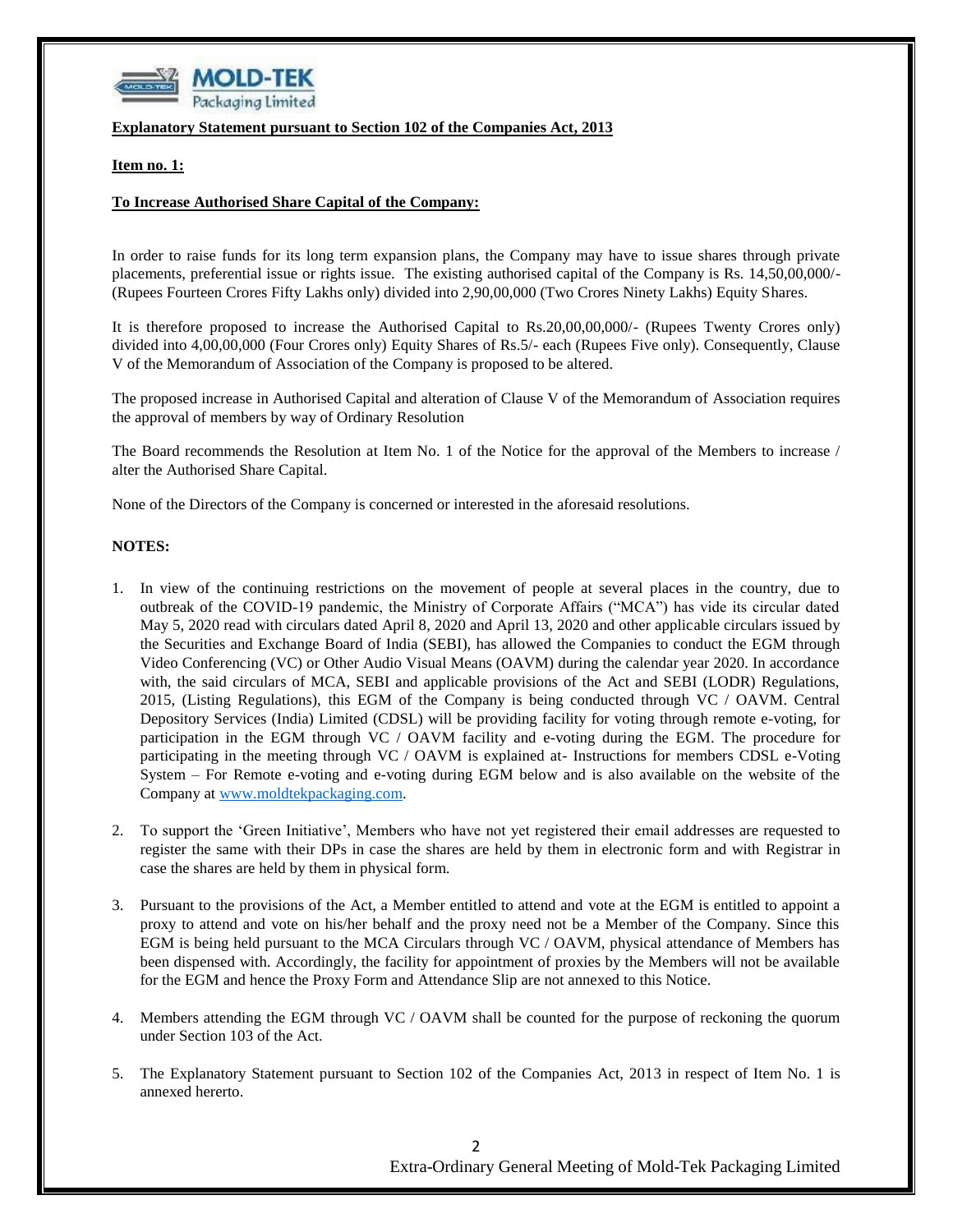

- 6. Corporate Members (i.e other than individuals / HUF, NRI, etc.) are required to send a scanned copy (PDF/JPG Format) of its Board or governing body Resolution/Authorization etc., authorizing its representative for the purpose of voting through remote e-voting, for participation in the EGM through VC/OAVM facility and evoting during the EGM. The said Resolution/Authorization shall be sent to the Scrutinizer by email through its registered email address to [ashishgaggar.pcs@gmail.com](mailto:ashishgaggar.pcs@gmail.com) with a copy marked to [cs@moldtekpackaging.com.](mailto:cs@moldtekpackaging.com)
- 7. Members are requested to intimate changes, if any, pertaining to their name, postal address, email address, telephone/ mobile numbers, Permanent Account Number (PAN), mandates, nominations, power of attorney, bank details such as, name of the bank and branch details, bank account number, MICR code, IFSC code, etc., to their DPs in case the shares are held by them in electronic form and to Registrar in case the shares are held by them in physical form.
- 8. In case of joint holders, the Member whose name appears as the first holder in the order of names as per the Register of Members of the Company will be entitled to vote at the EGM.
- 9. Since the EGM will be held through VC / OAVM, the Route Map is not annexed in this Notice.
- 10. In accordance with, the General Circular No. 20/2020 dated 5 May 2020 issued by MCA and Circular No. SEBI/ HO/CFD/ CMD1/CIR/P/2020/79 dated 12 May 2020 issued by SEBI, owing to the difficulties involved in dispatching of physical copies, Notice of EGM is being sent in electronic mode to Members whose e-mail address is registered with the company or the Depository Participant(s).

Members holding shares in physical mode and who have not updated their email addresses with the company are requested to update their email addresses by writing to the company at cs@moldtekpackaging.com or CDSL Email [helpdesk.evoting@cdslindia.com](mailto:helpdesk.evoting@cdslindia.com) along with the copy of the signed request letter mentioning the name and address of the Member, self-attested copy of the PAN card, and self-attested copy of any document (eg.: Driving License, Election Identity Card, Passport) in support of the address of the Member. Members holding shares in dematerialised mode are requested to register or update their email addresses with the relevant Depository Participants.

The Notice of EGM is available on the website of the company at [www.moldtekpackaging.com](http://www.moldtekpackaging.com/) and on the websites of Stock Exchanges i.e. BSE Limited and National Stock Exchange of India Limited and on the website of Central Depository Services (India) Limited (CDSL) at www.cdslindia.com.

- 11. Individual Members can now take the facility of making nomination of their holding. The nominee shall be the person in whom all rights of transfer and/or amount payable in respect of shares shall vest in the event of the death of the shareholder and the joint-holder(s), if any. A minor can be nominee provided the name of the guardian is given in the nomination form. Non- individuals including society, trust, body corporate, partnership firm, karta of Hindu Undivided Family, holder of Power of Attorney cannot nominate. For further details in this regard, Members may contact M/s. XL Softech Systems Limited,3, Sagar Society, Road No. 2, Banjara Hills, Hyderabad - 500 034, Telangana, the Registrar and Share Transfer Agents of the Company.
- 12. Securities and Exchange Board of India (SEBI) has issued a circular clarifying that it shall be mandatory for the transferee(s) to furnish copy of Permanent Account Number (PAN) card to the Company/Registrar and Transfer Agent of the Company for registration of transmission and transposition of shares in the physical mode. Members may please take note of the same.

## **Voting Through Electronic Means:**

1. The voting period begins on 8<sup>th</sup> October, 2020 at 9:00 a.m and ends on 11<sup>th</sup> October, 2020 at 5.00 p.m. During this period shareholders' of the Company, holding shares either in physical form or in dematerialized form, as on the cut-off date 5<sup>th</sup>October, 2020 may cast their vote electronically. The e-voting module shall be disabled by CDSL for voting thereafter.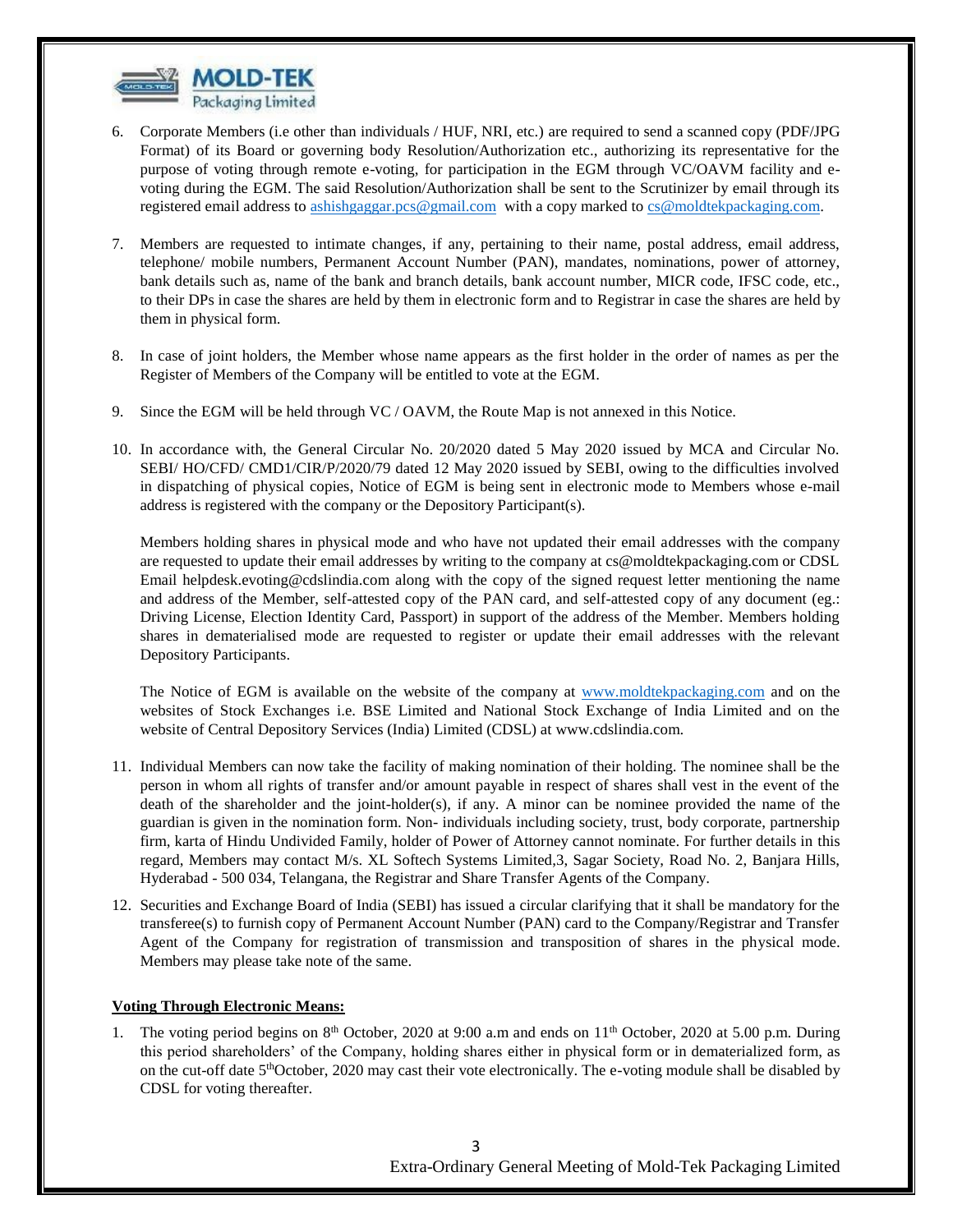

- 2. Mr. Ashish Gaggar, Practicing Company Secretary (Membership No. FCS 6687) has been appointed as the Scrutinizer to scrutinize the voting and remote e-voting process in a fair and transparent manner.
- 3. Members who have cast their vote by remote e-voting prior to the meeting may also attend the meeting but shall not be entitled to cast their vote again.
- 4. The voting rights of Members shall be in proportion to their shares in the paid up equity share capital of the Company as on cut-off date. A person, whose name is recorded in the register of members or in the register of beneficial owners maintained by the depositories as on cut-off date i.e. 5th October, 2020, only shall been entitled to avail the facility of remote e-voting. A person who is not a member as on the cut-off date should treat this notice for information purpose only.
- 5. Any person, who acquires shares of the Company and becomes a Member of the Company after dispatch of the Notice and holding shares as on cut-off date, may cast vote after following the instructions for e-voting as provided in the Notice convening the meeting, which is available on the website of the Company and CDSL. However, if you are already registered with CDSL for remote e-voting, then you can use your existing User ID and password for casting your vote.
- 6. The Scrutinizer shall, immediately after the conclusion of voting at the meeting, would count the votes cast at the meeting, thereafter unblock the votes cast through remote e-voting in the presence of at least two witnesses not in the employment of the Company and make, not later than three days of conclusion of the meeting, a consolidated Scrutinizer's Report of the total votes cast in favour or against, if any, to the Chairman, who shall countersign the same.
- 7. The results declared along with the Scrutinizer's Report shall be placed on the Company's website www.moldtekgroup.com and on the website of CDSL www.cdslindia.com immediately after the result is declared. The Company shall simultaneously forward the results to BSE Limited and National Stock Exchange of India Limited, where the equity shares of the Company are listed.
- 8. The resolutions listed in the Notice of the EGM shall be deemed to be passed on the date of the EGM, subject to the receipt of the requisite number of votes in favour of the respective resolutions.

# **Instructions for members CDSL e-Voting System – For Remote e-voting and e-voting during EGM is as under:**

- 1. As you are aware, in view of the situation arising due to COVID-19 global pandemic, the general meetings of the companies shall be conducted as per the guidelines issued by the Ministry of Corporate Affairs (MCA) vide Circular No. 14/2020 dated April 8, 2020, Circular No.17/2020 dated April 13, 2020 and Circular No. 20/2020 dated May 05, 2020. The forthcoming EGM will thus be held through video conferencing (VC) or other audio visual means (OAVM). Hence, Members can attend and participate in the ensuing EGM through VC/OAVM.
- 2. Pursuant to the provisions of Section 108 of the Companies Act, 2013 read with Rule 20 of the Companies (Management and Administration) Rules, 2014 (as amended) and Regulation 44 of SEBI (Listing Obligations & Disclosure Requirements) Regulations 2015 (as amended), and MCA Circulars dated April 08, 2020, April 13, 2020 and May 05, 2020 the Company is providing facility of remote e-voting to its Members in respect of the business to be transacted at the EGM. For this purpose, the Company has entered into an agreement with Central Depository Services (India) Limited (CDSL) for facilitating voting through electronic means, as the authorized e-Voting's agency. The facility of casting votes by a member using remote e-voting as well as the e-voting system on the date of the EGM will be provided by CDSL.
- 3. The Members can join the EGM in the VC/OAVM mode 15 minutes before and after the scheduled time of the commencement of the Meeting by following the procedure mentioned in the Notice. The facility of participation at the EGM through VC/OAVM will be made available to atleast 1000 members on first come first served basis. This will not include large Shareholders (Shareholders holding 2% or more shareholding), Promoters, Institutional Investors, Directors, Key Managerial Personnel, the Chairpersons of the Audit Committee, Nomination and Remuneration Committee and Stakeholders Relationship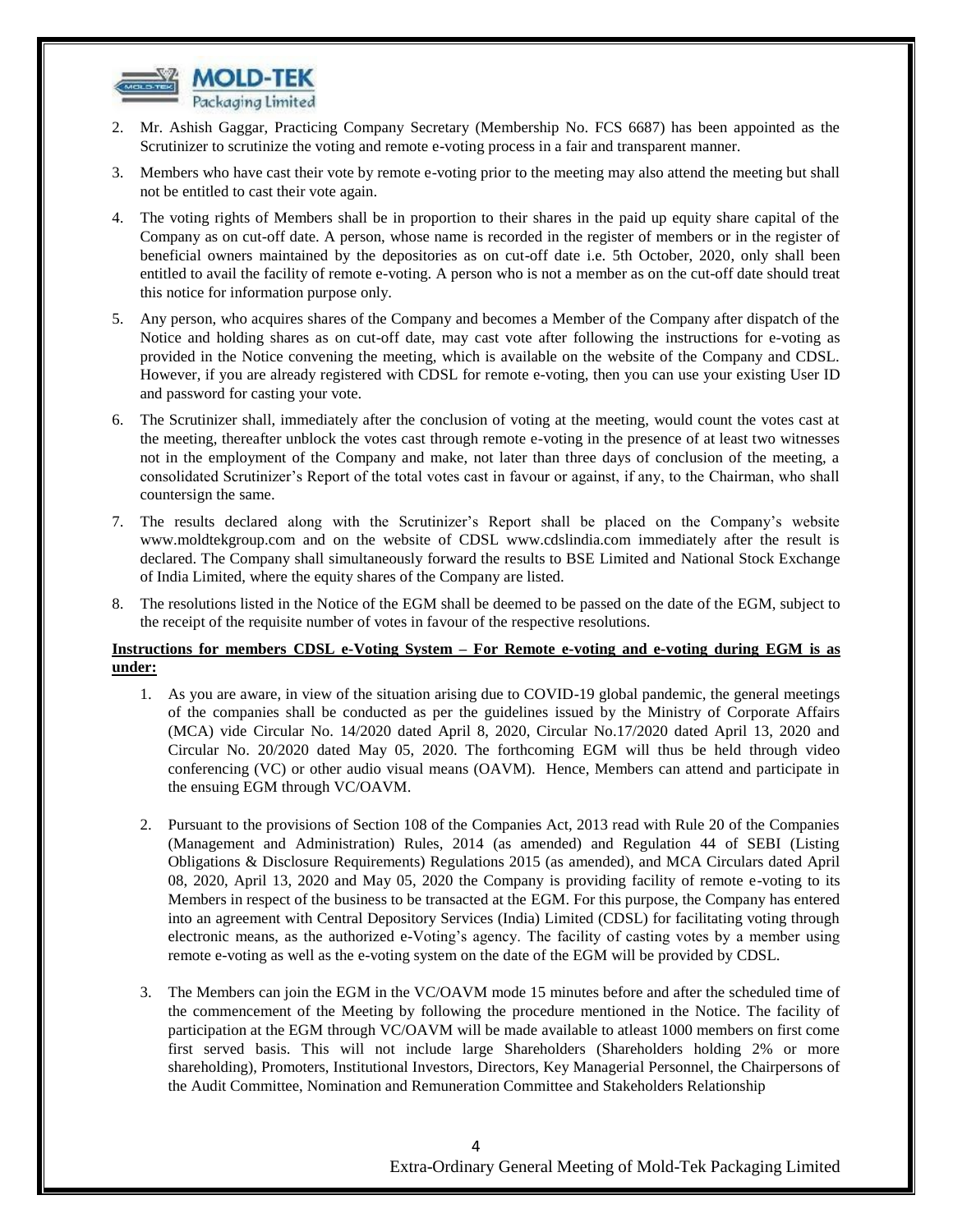

Committee, Auditors etc. who are allowed to attend the EGM without restriction on account of first come first served basis.

- 4. The attendance of the Members attending the EGM through VC/OAVM will be counted for the purpose of ascertaining the quorum under Section 103 of the Companies Act, 2013.
- 5. Pursuant to MCA Circular No. 14/2020 dated April 08, 2020, the facility to appoint proxy to attend and cast vote for the members is not available for this EGM. However, in pursuance of Section 112 and Section 113 of the Companies Act, 2013, representatives of the members such as the President of India or the Governor of a State or body corporate can attend the EGM through VC/OAVM and cast their votes through e-voting.
- 6. In line with the Ministry of Corporate Affairs (MCA) Circular No. 17/2020 dated April 13, 2020, the Notice calling the EGM has been uploaded on the website of the Company at [www.moldtekpackaging.com.](http://www.moldtekpackaging.com/) The Notice can also be accessed from the websites of the Stock Exchanges i.e. BSE Limited and National Stock Exchange of India Limited at www.bseindia.com and www.nseindia.com respectively. The EGM Notice is also disseminated on the website of CDSL (agency for providing the Remote e-Voting facility and e-voting system during the EGM) i.e. [www.evotingindia.com.](http://www.evotingindia.com/)
- 7. The EGM has been convened through VC/OAVM in compliance with applicable provisions of the Companies Act, 2013 read with MCA Circular No. 14/2020 dated April 8, 2020 and MCA Circular No. 17/2020 dated April 13, 2020 and MCA Circular No. 20/2020 dated May 05, 2020.

#### **THE INTRUCTIONS FOR SHAREHOLDRES FOR REMOTE E-VOTING ARE AS UNDER:**

- (i) The voting period begins on  $8<sup>th</sup>$  October, 2020 at 9:00 a.m and ends on  $11<sup>th</sup>$  October, 2020 at 5.00 p.m. During this period shareholders' of the Company, holding shares either in physical form or in dematerialized form, as on the cut-off date 5<sup>th</sup> October, 2020 may cast their vote electronically. The evoting module shall be disabled by CDSL for voting thereafter.
- (ii) Shareholders who have already voted prior to the meeting date would not be entitled to vote at the meeting venue.
- (iii) The shareholders should log on to the e-voting website [www.evotingindia.com.](http://www.evotingindia.com/)
- (iv) Click on "Shareholders" module.
- (v) Now enter your User ID
	- a. For CDSL: 16 digits beneficiary ID,
	- b. For NSDL: 8 Character DP ID followed by 8 Digits Client ID,
	- c. Shareholders holding shares in Physical Form should enter Folio Number registered with the Company. OR

Alternatively, if you are registered for CDSL's **EASI/EASIEST** e-services, you can log-in at [https://www.cdslindia.com](https://www.cdslindia.com/) from **[Login](Login - Myeasi)** - **My**e**asi** using your login credentials. Once you successfully log-in to CDSL's **EASI/EASIEST** e-services, click on **e-Voting** option and proceed directly to cast your vote electronically.

- (vi) Next enter the Image Verification as displayed and Click on Login.
- (vii) If you are holding shares in demat form and had logged on to [www.evotingindia.com](http://www.evotingindia.com/) and voted on an earlier e-voting of any company, then your existing password is to be used.
- (viii) If you are a first time user follow the steps given below:

5 Extra-Ordinary General Meeting of Mold-Tek Packaging Limited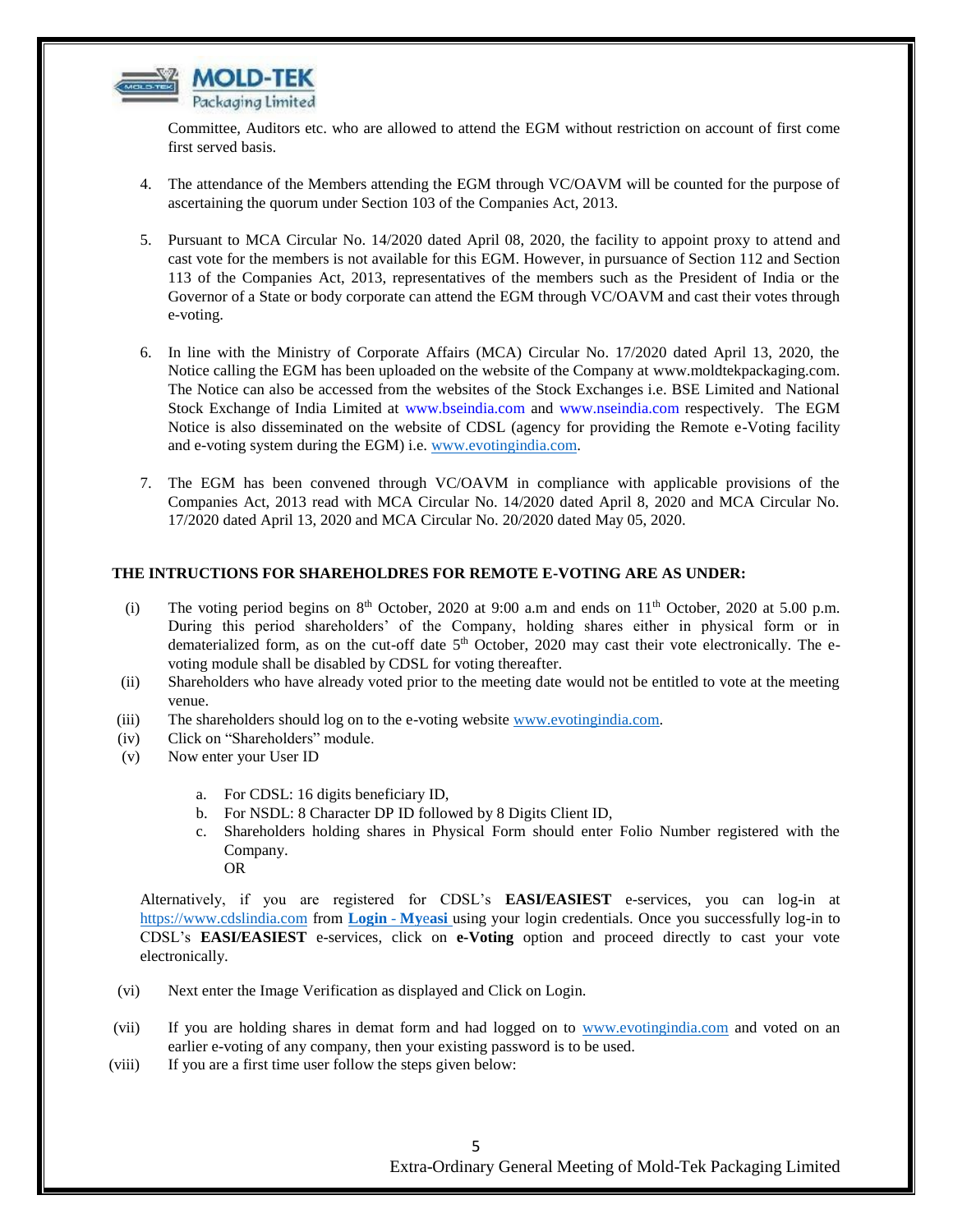

|                                  | For Shareholders holding shares in Demat Form and Physical Form                                                                                                                                         |
|----------------------------------|---------------------------------------------------------------------------------------------------------------------------------------------------------------------------------------------------------|
| <b>PAN</b>                       | Enter your 10 digit alpha-numeric *PAN issued by Income Tax Department (Applicable<br>for both demat shareholders as well as physical shareholders)                                                     |
|                                  | Shareholders who have not updated their PAN with the Company/Depository<br>$\bullet$<br>Participant are requested to use the sequence number sent by Company/RTA or<br>contact Company/RTA.             |
| Dividend<br><b>Bank Details</b>  | Enter the Dividend Bank Details or Date of Birth (in dd/mm/yyyy format) as recorded<br>in your demat account or in the company records in order to login.                                               |
| <b>OR</b> Date of<br>Birth (DOB) | If both the details are not recorded with the depository or company please enter<br>$\bullet$<br>the member id / folio number in the Dividend Bank details field as mentioned<br>in instruction $(v)$ . |

- (ix) After entering these details appropriately, click on "SUBMIT" tab.
- (x) Shareholders holding shares in physical form will then directly reach the Company selection screen. However, shareholders holding shares in demat form will now reach 'Password Creation' menu wherein they are required to mandatorily enter their login password in the new password field. Kindly note that this password is to be also used by the demat holders for voting for resolutions of any other company on which they are eligible to vote, provided that company opts for e-voting through CDSL platform. It is strongly recommended not to share your password with any other person and take utmost care to keep your password confidential.
- (xi) For shareholders holding shares in physical form, the details can be used only for e-voting on the resolutions contained in this Notice.
- (xii) Click on the EVSN for the relevant <Mold-Tek Packaging Limited> on which you choose to vote.
- (xiii) On the voting page, you will see "RESOLUTION DESCRIPTION" and against the same the option "YES/NO" for voting. Select the option YES or NO as desired. The option YES implies that you assent to the Resolution and option NO implies that you dissent to the Resolution.
- (xiv) Click on the "RESOLUTIONS FILE LINK" if you wish to view the entire Resolution details.
- (xv) After selecting the resolution you have decided to vote on, click on "SUBMIT". A confirmation box will be displayed. If you wish to confirm your vote, click on "OK", else to change your vote, click on "CANCEL" and accordingly modify your vote.
- (xvi) Once you "CONFIRM" your vote on the resolution, you will not be allowed to modify your vote.
- (xvii) You can also take a print of the votes cast by clicking on "Click here to print" option on the Voting page.
- (xviii) If a demat account holder has forgotten the login password then Enter the User ID and the image verification code and click on Forgot Password & enter the details as prompted by the system.
- (xix) Shareholders can also cast their vote using CDSL's mobile app "**m-Voting".** The m-Voting app can be downloaded from respective Store. Please follow the instructions as prompted by the mobile app while Remote Voting on your mobile.

# **PROCESS FOR THOSE SHAREHOLDERS WHOSE EMAIL ADDRESSES ARE NOT REGISTERED WITH THE DEPOSITORIES FOR OBTAINING LOGIN CREDENTIALS FOR E-VOTING FOR THE RESOLUTIONS PROPOSED IN THIS NOTICE:**

1. For Physical shareholders- please provide necessary details like Folio No., Name of shareholder, scanned copy of the share certificate (front and back), PAN (self attested scanned copy of PAN card), AADHAR (self attested scanned copy of Aadhar Card) by email to **Company/RTA email id**.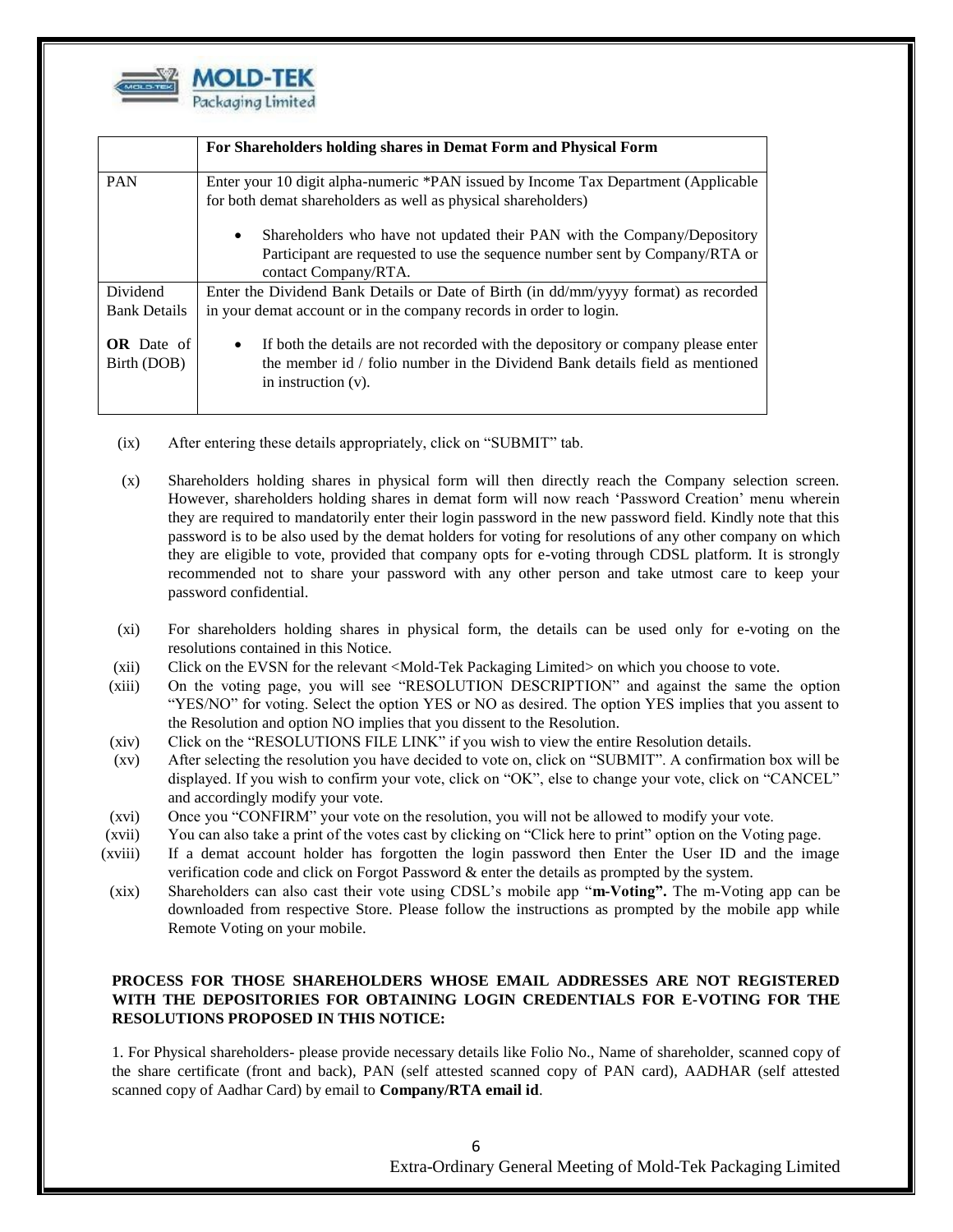

2. For Demat shareholders -, please provide Demat account detials (CDSL-16 digit beneficiary ID or NSDL-16 digit DPID + CLID), Name, client master or copy of Consolidated Account statement, PAN (self attested scanned copy of PAN card), AADHAR (self attested scanned copy of Aadhar Card) to **Company/RTA email id**.

#### **INSTRUCTIONS FOR SHAREHOLDERS ATTENDING THE EGM THROUGH VC/OAVM ARE AS UNDER:**

- 1. Shareholder will be provided with a facility to attend the EGM through VC/OAVM through the CDSL e-Voting system. Shareholders may access the same at https://www.evotingindia.com under shareholders/members login by using the remote e-voting credentials. The link for VC/OAVM will be available in shareholder/members login where the EVSN of Company will be displayed.
- 2. Shareholders are encouraged to join the Meeting through Laptops / IPads for better experience.
- 3. Further shareholders will be required to allow Camera and use Internet with a good speed to avoid any disturbance during the meeting.
- 4. Please note that Participants Connecting from Mobile Devices or Tablets or through Laptop connecting via Mobile Hotspot may experience Audio/Video loss due to Fluctuation in their respective network. It is therefore recommended to use Stable Wi-Fi or LAN Connection to mitigate any kind of aforesaid glitches.
- 5. Shareholders who would like to express their views/ask questions during the meeting may register themselves as a speaker by sending their request in advance **at least 7 days prior to meeting** mentioning their name, demat account number/folio number, email id, mobile number at (company email id). The shareholders who do not wish to speak during the EGM but have queries may send their queries in **advance** 7 **days prior to meeting** mentioning their name, demat account number/folio number, email id, mobile number at (company email id). These queries will be replied to by the company suitably by email.
- 6. Those shareholders who have registered themselves as a speaker will only be allowed to express their views/ask questions during the meeting.

## **INSTRUCTIONS FOR SHAREHOLDERS FOR E-VOTING DURING THE EGM ARE AS UNDER:-**

- 1. The procedure for e-Voting on the day of the EGM is same as the instructions mentioned above for Remote e-voting.
- 2. Only those shareholders, who are present in the EGM through VC/OAVM facility and have not casted their vote on the Resolutions through remote e-Voting and are otherwise not barred from doing so, shall be eligible to vote through e-Voting system available during the EGM.
- 3. If any Votes are cast by the shareholders through the e-voting available during the EGM and if the same shareholders have not participated in the meeting through VC/OAVM facility, then the votes cast by such shareholders shall be considered invalid as the facility of e-voting during the meeting is available only to the shareholders attending the meeting.
- 4. Shareholders who have voted through Remote e-Voting will be eligible to attend the EGM. However, they will not be eligible to vote at the EGM.

#### (xx) **Note for Non – Individual Shareholders and Custodians**

- Non-Individual shareholders (i.e. other than Individuals, HUF, NRI etc.) and Custodians are required to log on to [www.evotingindia.com](http://www.evotingindia.com/) and register themselves in the "Corporates" module.
- A scanned copy of the Registration Form bearing the stamp and sign of the entity should be emailed to [helpdesk.evoting@cdslindia.com.](mailto:helpdesk.evoting@cdslindia.com)